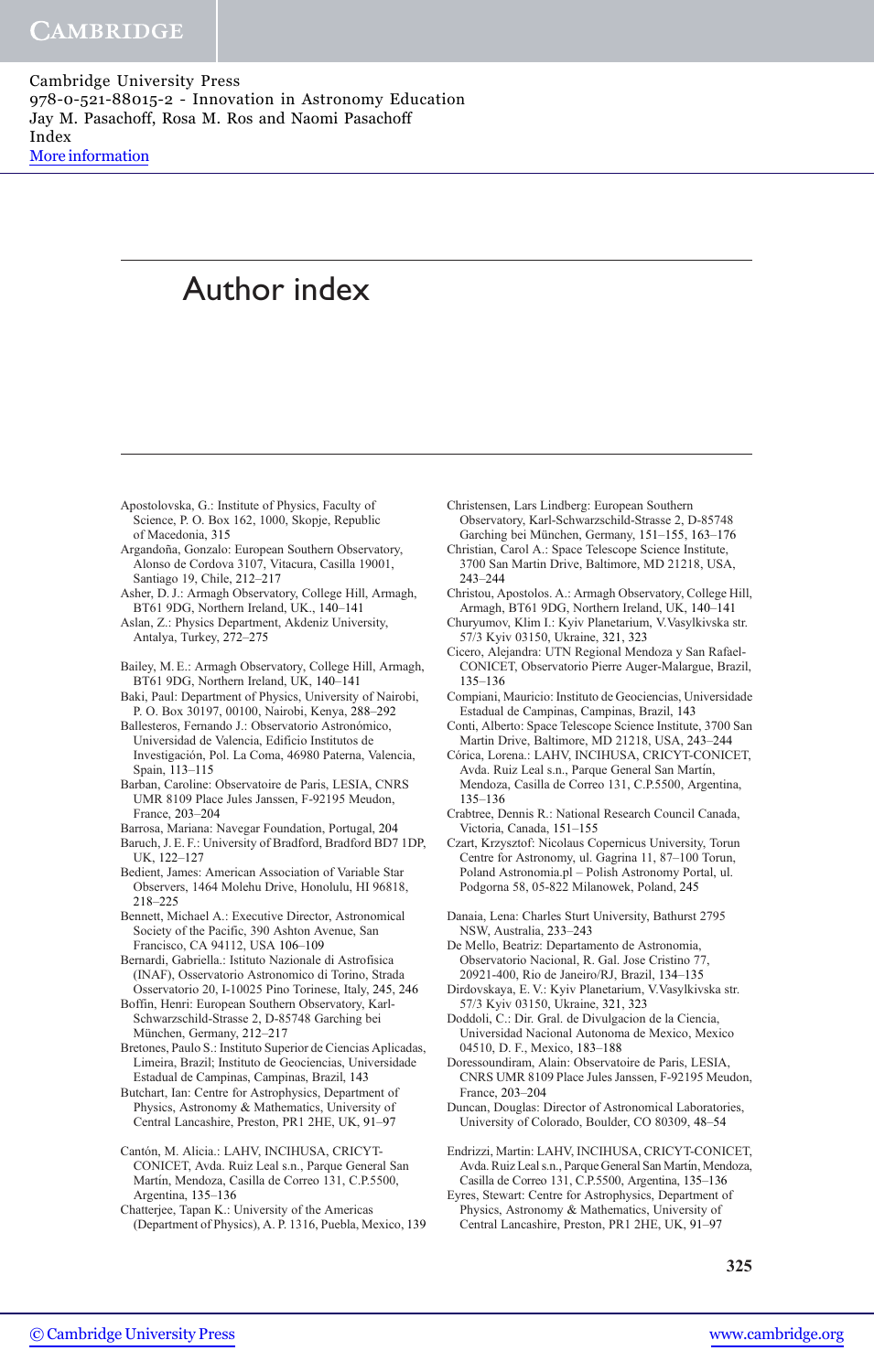Ferlet, Roger: Institut d'astrophysique de Paris, UMR7095

#### 326 Author index

- CNRS, Universite´ Pierre et Marie Curie, 98bis Bd. Arago 75014 Paris, France, 23–26 Ferrón, Leandro: LAHV, INCIHUSA, CRICYT-CONICET, Avda. Ruiz Leal s.n., Parque General San Martín, Mendoza, Casilla de Correo 131, C.P.5500, Argentina, 135–136 Fienberg, Richard Tresch: Sky & Telescope, Sky Publishing, 90 Sherman St., Cambridge, MA 02140, USA, 55–57 Fierro, Julieta: Instituto de Astronomía, UNAM, Apdo. Postal 70-264, C.P. 04510, Mexico, DF, 156–159, 306–309 Filgaira-Alcala´, Herminia: Colegio E. P. L. A. Ctra. de Bétera s/n. 46100 Godella, Valencia, Spain, 139 Gaffney, Niall: Space Telescope Science Institute, 3700 San Martin Drive, Baltimore, MD 21218, USA, 243–244 Galbova, O.: Institute of Physics, Faculty of Science, P. O. Box 162, 1000, Skopje, Republic of Macedonia, 315 Gallego Calvente, A. Teresa: Observatorio Astronomico, Universidad de Valencia, E-46980, Spain, 315–316 García, Beatriz: UTN Regional Mendoza y San Rafael-CONICET, Observatorio Pierre Auger-Malargue, 135–137, 293–299 García, Maria Antonieta: Gemini Observatory, Southern Operations Center, c/o AURA, Inc., Casilla 603, La serena, Chile, 204–205 Gelderman, Richard: Department of Physics & Astronomy, Western Kentucky University, 1906 College Heights Blvd., Bowling Green KY 42101-1077, USA, 226–232 Glaisyer, Tom: Columbia University School of International and Public Affairs and Netcentric Campaigns; now at Columbia University School of Journalism, New York, NY 10027, 128–131 Gómez Collado, Miquel: Observatorio Astronomico, Universidad de Valencia, E-46980, Spain, 315–316 Gonzalez, Encarnacion A. M.: Departamento de Astronomia, Observatorio Nacional, R. Gal. Jose Cristino 77, 20921-400, Rio de Janeiro/RJ, Brazil, 132–135 Hady, Ahmed A.: Department of Astronomy and Meteorology, Faculty of Science, Cairo University, Giza, Egypt, 281–287 Hanaoka, Yasuharu: Astrophysics, Yamagata University, Japan, 138 Harvey, Janice: Gemini Observatory, 670 N. A'ohoku Place Hilo, Hawaii 96720, 316–317 Hassall, Barbara: Centre for Astrophysics, Department of Physics, Astronomy & Mathematics, University of Central Lancashire, Preston, PR1 2HE, UK, 91–97 Hedges, Dan G.: University of Bradford, Bradford BD7 1DP, UK, 122–127 Hemenway, Mary Kay: The University of Texas at Austin, Austin TX 78712-1083, USA, 300–305 Hemphill, Rosa: Oregon Episcopal School, 6300 SW Nicol Rd., Portland, OR 97223; USA, 218–225 Hirabayashi, Shino: Mito Second High School, Ibaraki, Japan, 318–321 Hiramatsu, M.: Department of Astronomy, University of Tokyo, Bunkyo-ku, Tokyo, 113–033, Japan, 198, 199–202 Hu, Sophia: McKinley High School, 1039 South King St., Honolulu, HI 96815, 218–225
- Ishida, Ayumi: Mito Second High School, Ibaraki, Japan, 318–321
- Isobe, Syuzo: National Astronomical Observatory, 2-21-1, Osawa, Mitaka, Tokyo, Japan [deceased], 110–112
- Jakunina, G. V.: Sternberg Astronomical Institute, Moscow State University, Moscow 119992, Russia, 27–31
- Kadooka, Mary Ann: Institute for Astronomy, University of Hawaii at Manoa, 2680 Woodlawn Drive Honolulu, Hawaii 96822–1897, USA, 218–225
- Kamegai, K.: Institute of Astronomy, University of Tokyo, Mitaka, Tokyo, 181–0015, Japan, 198, 199–202
- Kato, Seiichi X.: Department of Medicine, Hyogo College of Medicine, 1–1, Mukogawa-cho, Nishinomiya 663–8501, Japan, 245, 247
- Klein, Ludwig: Paris Observatory, 61 av. de l'Observatoire, 75014 Paris, France, 62–69
- Komori, Ayumi: Mito Second High School, Ibaraki, Japan, 318–321
- Konishi, Yuji: Department of Division of Electronic Information and Engineering, Osaka University, 1–1 Machikaneyama, Toyonaka 560-0043, Osaka, Japan, 245, 247
- Kononovich, E. V.: Sternberg Astronomical Institute, Moscow State University, Moscow 119992, Russia, 27–31, 258–261
- Kovalenko, N. S.: Kyiv Planetarium, V.Vasylkivska str. 57/3, Kyiv 03150, Ukraine, 321, 323
- Krasotkin, S. A.: Skobeltsyn Institute of Nuclear Physics, Moscow State University, Moscow 119992, Russia, 27–31
- Krizek, Michal.: Mathematical Institute, Academy of Sciences, Zitna 25, CZ-115 67 Prague 1, Czech Republic, 142
- Lima, B. C.: Observatorio do Valongo, Universidade Federal do Rio de Janeiro, Ladeira do Pedro Antonio 43, 20080-090, Rio de Janeiro/RJ, Brazil, 132
- Lomb, Nick: Sydney Observatory/Powerhouse Museum, PO Box K346, Haymarket NSW 1238, Australia, 116–121
- Lubowich, Donald A.: Department of Physics and Astronomy, Hofstra University, Hempstead New York 11549, USA, 98–105, 128–131

Luque, Bartolo: Departamento de Matemática Aplicada y Estadística, Escuela Superior de Ingenieros Aeronáuticos, Universidad Politécnica de Madrid, Plaza Cardenal Cisneros 3, 28040, Madrid, Spain, 113–115

- Machell, James.: University of Bradford, Bradford BD7 1DP, UK, 122–127
- MacIntyre, Bill: School of Curriculum and Pedagogy, Massey University College of Education, Private Bag 11 222, Palmerston North, New Zealand, 32–38
- Madsen, Claus: European Southern Observatory, Karl-Schwarzschild-Strasse 2, D-85748 Garching bei München, Germany, 212-217, 276-280
- Mahoney, Terry J.: Instituto de Astrofisica de Canarias, E-38200 La Laguna, Tenerife, Spain, 177–182
- Martinez, Claudia.: LAHV, INCIHUSA, CRICYT-CONICET, Avda. Ruiz Leal s.n., Parque General San Martín, Mendoza, Casilla de Correo 131, C.P.5500, Argentina, 135–136
- Mattox, J. R.: Department of Natural Sciences, Fayetteville State University, Fayetteville, NC 28304, USA, 310–314
- Matvejchuk, T. V.: Sternberg Astronomical Institute, Moscow State University, Moscow 119992, Russia, 27–31
- Maza, José: Department of Astronomy, Universidad de Chile, Casilla 36-D, Santiago, Chile, 58–61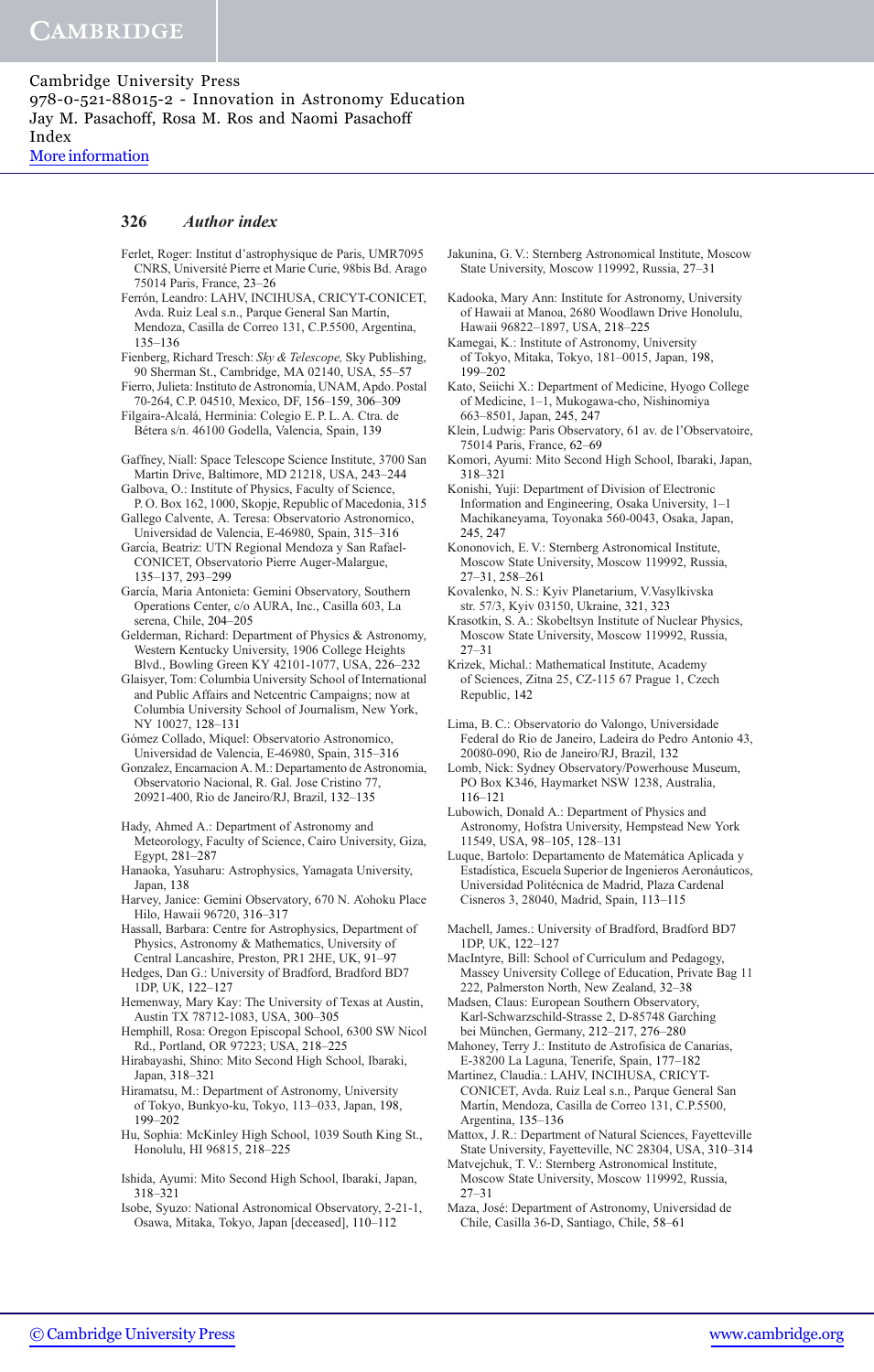# Author index 327

- McKinnon, David H.: Charles Sturt University, Bathurst, 2795 NSW, Australia, 233–242 Meech, Karen J.: Institute for Astronomy, 2680 Woodlawn
- Drive, Honolulu, HI 96822, 281–225 Metaxa, Margarita: Arsakeio High School, 63 Eth.
- Antistaseos, 15231 Athens, 85–90
- Miley, George: Leiden Observatory, P.O. Box 9513 NL-2300 RA Leiden, The Netherlands, 276–280
- Miller, James P.: Hardin–Simmons University, 2200 Hickory, Abilene, Texas, 79698, USA, 247–250
- Mironova, I. V.: Sternberg Astronomical Institute, Moscow State University, Moscow 119992, Russia, 258–261
- Moldón Vara, Javier: Department d'Astronomia i Meteorología, University of Barcelona, E-08023, Barcelona, Spain, 321
- Nader, Rundsthen V. de: Observatorio do Valongo, Universidade Federal do Rio de Janeiro, Ladeira do Pedro Antonio 43, 20080-090, Rio de Janeiro/RJ, Brazil, 132–135
- Nishitani, Mayuri: Mito Second High School, Ibaraki, Japan, 318–321
- Norris, Kath: Bradford College, School of Education, Gt Horton Road, Bradford BD7 1AY, UK, 122–127
- Ödman, Carolina: Leiden Observatory, P.O. Box 9513 NL-2300 RA Leiden, The Netherlands, 276–280
- Okamoto, Takuya: Department of Design and Information Sciences, Wakayama University, 930 Sakaedani, Wakayama, Japan, 245, 247
- Okamura, Norio: Mito Second High School, Ibaraki, Japan, 318–321
- Ortiz-Gil, Amelia: : Observatorio Astronómico, Edifici Instituts d'Investigació, Pol. La Coma, s/n. Universidad de Valencia, E-46980 Paterna, Spain, 315–316, 317
- Pasachoff, Jay M.: Williams College–Hopkins Observatory, 33 Lab Campus Drive, Williamstown, MA 01267, USA, 11–12, 70–74, 128–131
- Pattini, A.: LAHV, INCIHUSA, CRICYT-CONICET, 135–136
- Pennypacker, Carlton R.: Lawence Berkeley Laboratory, University of California, Berkeley, CA 94720, USA, 247–250
- Penprase, B. E.: Department of Physics and Astronomy, Pomona College, Claremont, CA, USA, 250
- Percy, John R.: Department of Astronomy and Astrophysics, University of Toronto, Toronto ON, Canada, M5S 3H4, 13–22
- Pereira, D. N. Epitacio: Departamento de Astronomia, Observatorio Nacional, R. Gal. Jose Cristino 77, 20921–400, Rio de Janeiro/RJ, Brazil, 132–135
- Pierce-Price, Douglas: European Southern Observatory, Karl-Schwarzschild-Strasse 2, D-85748 Garching bei München, Germany, 212-217
- Pineda de Carías, María Cristina: Central America Suyapa Astronomical Observatory, National Autonomous University of Honduras (CASAO/NAUH), Ciudad Universitaria, Tegucigalpa M. D. C., Honduras, 262–271
- Pomierny, Jan: Astronomia.pl Polish Astronomy Portal, ul. Podgorna 58, 05–822 Milanowek, Poland; also at Wright Center for Science Education, Tufts University, Medford, MA 02155, USA, 245
- Price, Aaron: AAVSO, 49 Bay State Road, Cambridge, MA 02138, USA, 160–162
- Raschia, Cristina: Independent film-maker, 293–299 Risi, Andres: UTN Regional Mendoza y San Rafael-
- CONICET, Observatorio Pierre Auger-Malargue, 135–136
- Robson, Ian: UK Astronomy Technology Centre, Edinburgh, UK, 151–155
- Ros, Rosa M.: Applied Mathematics 4, Technical University of Catalonia, Jordi Cicrona 1–3, Modal C3, 08034 Barcelona, Spain, 11–12, 39–47, 321
- Russo, Pedro: Navegar Foundation, Portugal, 204
- Santander, M.: UTN Regional Mendoza y san Rafael CONICET, observation pierre Auger – Malargue, 135–136
- Scorza, Cecilia: ZAH (Zentrum für Astronomie Heidelbeg der Universität Heidelberg) Astronomisches Rechen-Institut, Mönchhofstr. 12-14, 69120 Heidelberg, Germany, 276–280
- Segan, S.: Department of Astronomy, Faculty of Mathematics, Studentski trg 16, 11001 Belgrade, Republic of Serbia, 135, 317
- Shibata, Shinpei: Astrophysics, Yamagata University, Japan, 136–137
- Slater, Timothy F.: Conceptual Astronomy and Physics Education Research (CAPER) Team, Department of Astronomy, University of Arizona, 933 N. Cherry Ave., Tucson, AZ 85721, USA, 189–199
- Smart, R. L.: Istituto Nazionale di Astrofisica (INAF), Osservatorio Astronomico di Torino, Strada Osservatorio 20, I-10025 Pino Torinese, Italy, 245, 246
- Smirnova, O. B.: Sternberg Astronomical Institute, Moscow State University, Moscow 119992, Russia, 27–31

Soga, Masato: Department of Design and Information Sciences, Wakayama University, 930 Sakaedani, Wakayama, Japan, 245, 247

- Solcova, Alena: Department of Mathematics, Faculty of Civil Engineering, Czech Technical University, Thakurova 7, CZ-166 29 Prague 1, Czech Republic, 142
- Somer, Lawrence: Department of Mathematics, Catholic University of America, Washington, DC 20064, USA, 142
- Stavinschi, Magda: Astronomical Institute of the Romanian Academy, Bucharest RO-75212, Romania, 75–84
- Stencel, Robert: University of Denver, Denver, CO 80208, USA, 55–57
- Stevenson, Toner: Sydney observatory, PO BOX K346, Hay market, NSW 1238, Australia; currently at the museum of Natural History, London, UK, 116–121
- Suer, Terry-Ann K.: Caltech, Pasadena, CA, USA, 128–131
- Suzuki, Bunji: Astronomy and Earth Science, Saitama Prefectural Kasukabe Girls' High School, 6-1-1, Kasukabe-Higashi, Kasukabe-shi, Saitama 344-8521, Japan, 132–134
- Takanashi, N.: Institute of Astronomy, University of Tokyo, Mitaka, Tokyo, 181-0015, Japan, 198, 199–202
- Tallon, C. J.: Bradford College, School of Education, Gt Horton Road, Bradford BD7 1AY, UK, 122–127
- Theureau, Gilles: CNRS-LPCE, 3A av. de la Recherche Scientifique, 45171 Orléans cedex 02, France, 62-69 Tomic, Aleksandar S.: Peoples' Observatory, 11000
- Belgrade, Kalemegdan, Serbia, 142 Torres-Peimbert, Silvia: Instituto de Astronomia,
- Universidad Nacional Autonoma de Mexico, Apartado Postal 70-264, Mexico 04510, D. F., Mexico, 183–188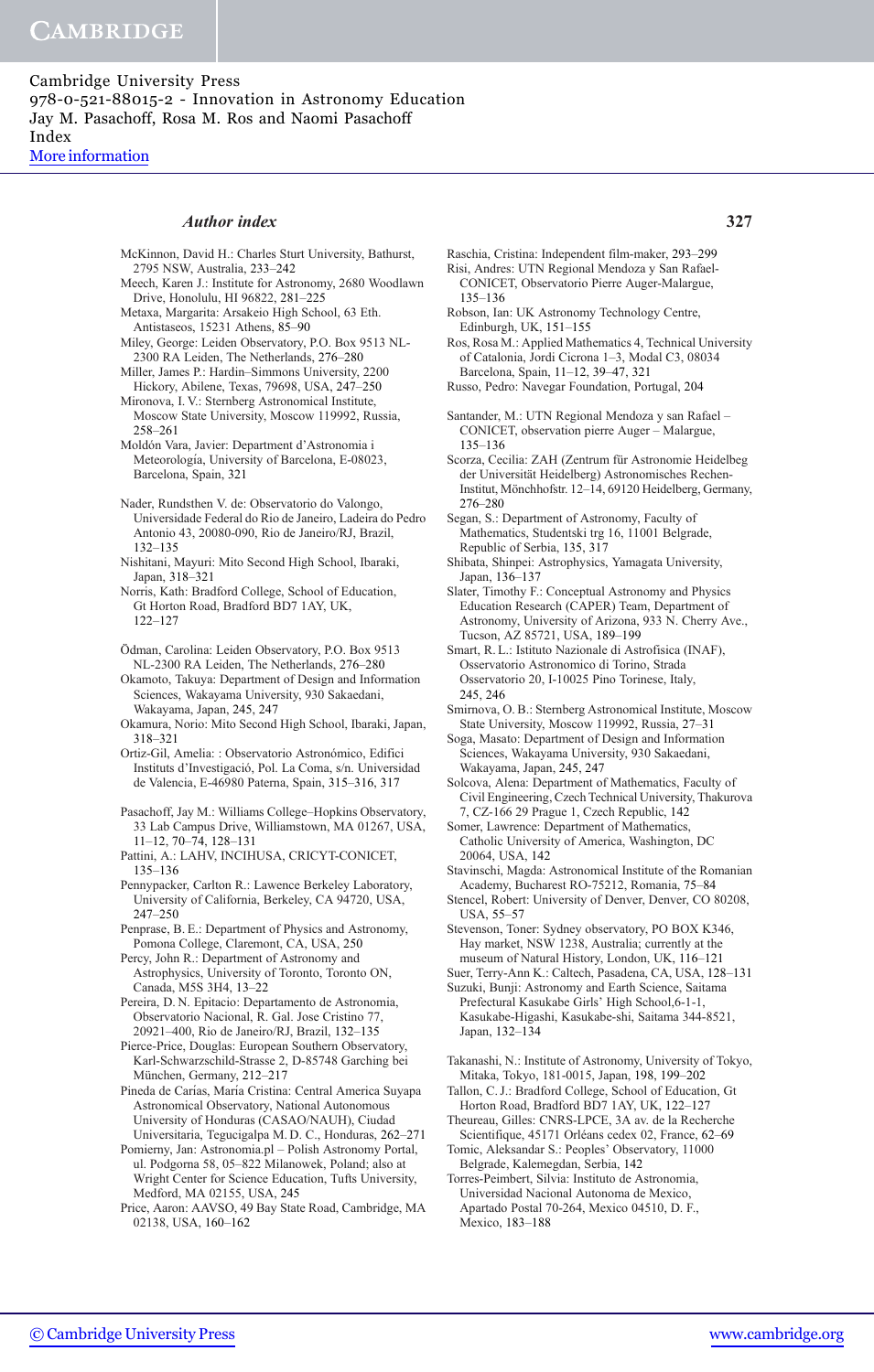## 328 Author index

- Tsukada, K.: Department of Astronomy and Earth Sciences, Tokyo Gakugei University, Koganei, Tokyo,184-8501, Japan, 198, 199–202
- Tunca, Z.: TUBITAK National Observatory, Antalya, Turkey, and Department of Astronomy and Space Sciences, Ege University, Izmir, Turkey, 277–275
- Vavilova, Iryna B.: Dobrov Center of Science-Technical Potential and History of Science Research, NAS of Ukraine, 60 Shevchenko Blvd., Kyiv 01032 Ukraine, and Institute of Space Research, NAS of Ukraine, 40 Acad. Hlushkov Av., Kyiv-187 03680 Ukraine, 318, 320–321
- Vecchiato, Alberto: Istituto Nazionale di Astrofisica (INAF), Osservatorio Astronomico di Torino, Strada Osservatorio 20, I-10025 Pino Torinese, Italy, 245, 246
- Vidojevic, S.: Department of Astronomy, Faculty of Mathematics, Studentski trg 16, 11001 Belgrade, Republic of Serbia, 135, 317
- White, Graeme L.: Centre for Astronomy, School of Mathematical and Physical Sciences, James Cook University, Townsville, Queensland 4811, Australia, 247–250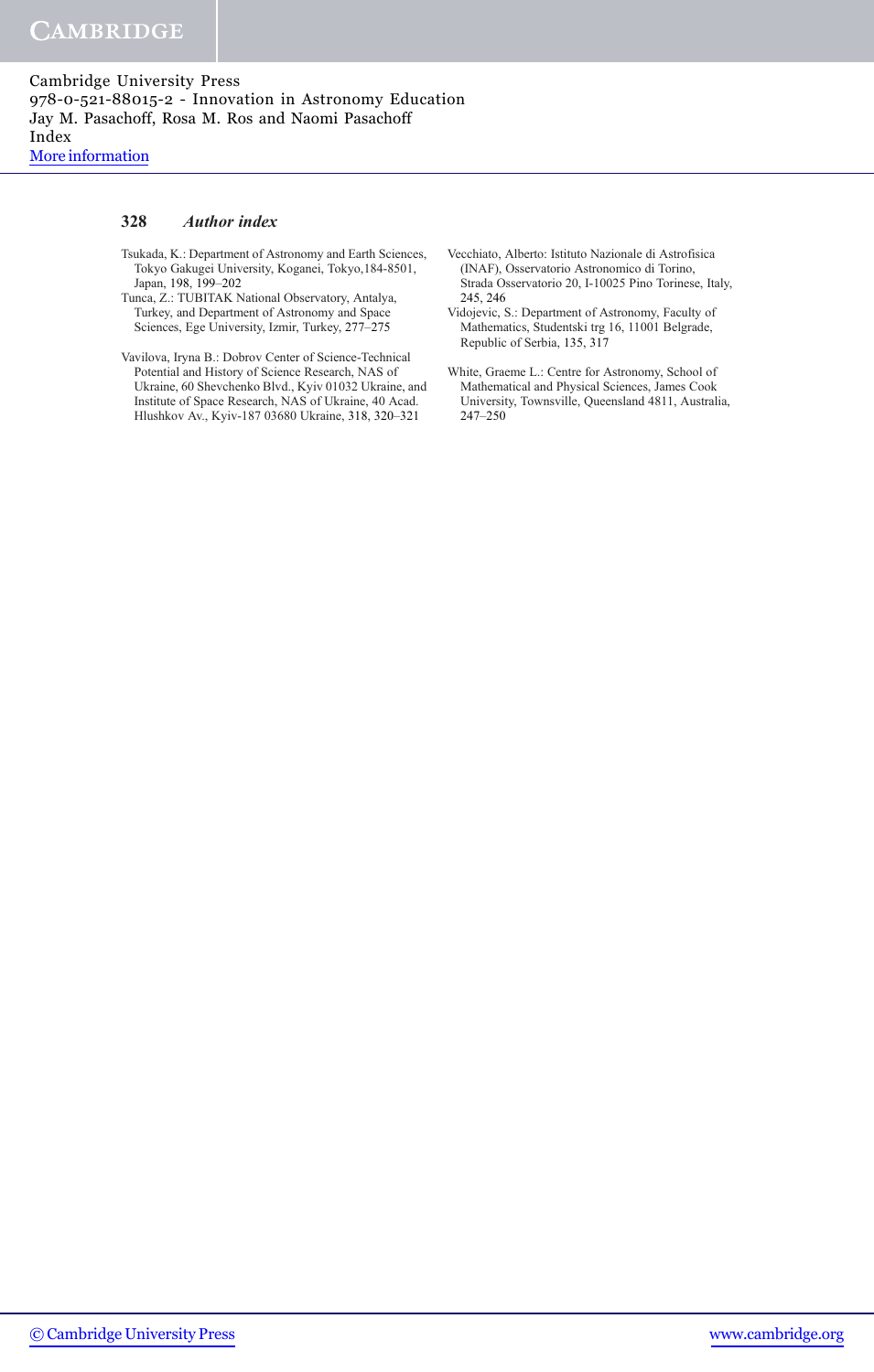# Index

Aaronson, Scott, 305 AAVSO, 210, 219 Abbot, C. G., 282 activities, see practical activities in astronomy education Adams, J. P., 14, 190, 191, 193, 194 Africa, 80 Africa, astronomy and cultural heritage, 256, 288–292 Africa, astronomy education in, 256, 291 Ahmad, I. A., 313 Alard, Christophe, 249 ALMA (Atacama Large Millimeter/submillimeter Array), 209, 215 ALMA Interdisciplinary Teaching Project (ITP), 209, 215 Alvarez-Pomares, Oscar, 155 Amabile, T. M., 34–36 amateur astronomy/astronomers, 6, 9, 20–21, 55–57, 106–109, 143, 197, 210, 218, 221–222 American Association of Physics Teachers, 196 American Association of Variable Star Observers (AAVSO), 21, 56, 148 American Astronomical Society (AAS), 152, 196, 301 American Astronomical Society Working Group for Professional–Amateur Collaboration (WGPAC), 6, 56 American Geophysical Union, 196 American Museum of Natural History, 211, 243 Antonellis, J. C., 195 archaeoastronomy, 7, 76 Argentina, 204 Armstrong, James, 221 Arsakeio High School, Athens, 8 Association of Lunar and Planetary Observers (ALPO), 56 astrobiology, 25, 96, 224, 288–290 Astro-KARUTA (playing cards), 198 astrology, 7, 82–83, 303; see also pseudoscience astronavigation, 20 Astronomical Institute of the Romanian Academy, 274 Astronomical Nights Program, 254, 264 Astronomical Research Institute, 250 Astronomical Society of the Pacific (ASP) 9, 106–109, 196, 303 astronomy and art, 256–257, 303–304 and literature, 255–256, 300, 302 and music, 79, 255–256, 302–303 and other sciences, 78 and philosophy, 7, 83 and politics, 7, 77–78 and religion, 7, 76–77, 83

and the arts, 78–81 and the humanities, 256–257, 300–305 for the blind, 10, 114 in culture, 75–84, 256, 288–292 student learning, 3, 13–22 Astronomy Outreach Imagery (AOI), 153 AstronomyCast, 161 Astrophysical Data System, 128–129, 131 astrophysics, 253–254, 258–261 Atacama Large Millimeter/submillimeter Array (ALMA), 209, 215 Australia, 204 astronomy and science education in, 10, 116–121, 233–242 Baer, Jean-Michel, 215 Bailey, J. M., 190, 191, 193 Ballesteros, F., 180 Barrows, H. S., 34 Barry, 161 Baruch, J. E. F., 229, 231 Batten, A. H., 271 Bennett, Michael, 6, 210 Bianchi, Luciana, 217 Biggs, J., 14, 237 Bisard, W., 9 Bishop Museum, 210, 219 Bloom's taxonomy, 14–15 Bonwell, C., 190 Bosch, Guillermo, 152 Boyd, C., 15 Boyer Commission, 16, 18 Brazil, 204 astronomy education in, 134–135, 143 Bretones, Paulo S., 54 Brewer, W. F., 277 Brissenden, G., 191, 193, 195 Bulgaria, 315 Burton, Michael, 152 Cain, F., 161 Cairo University, 255–256, 281–282, 286 Cambridge University Press, IAU liaison with, 73 Canada, 204 education in, 3, 13–22 Star Watch Program, 89 Carpenter, J. R., 193 Carter, D., 230 Castleton College, 221, 223 Catch a Star!, 209, 213–214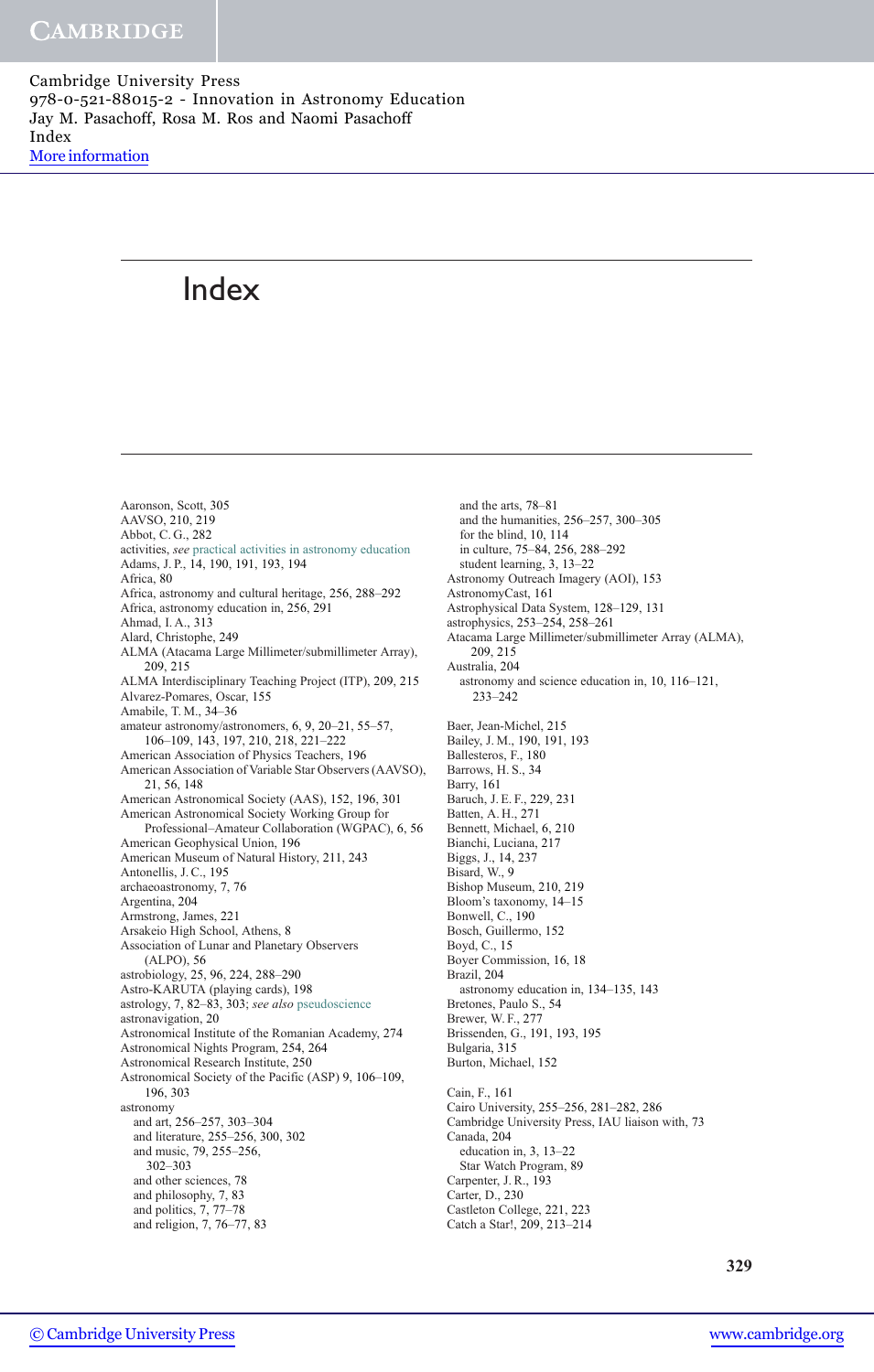#### 330 Index

Center for Backyard Astrophysics (CBA), 56 Central America, 254, 268–270 Central America Assembly of Astronomers (CAAA), 270 Centre for Models in Science and Technology: Research in Education (MISTRE) Group, 32 Centre National de la Recherche Scientifique, 249 Centro de Investigaciones de Astronomia (CIDA), 278, 280 Cerdonio, M., 289 Chandra X-ray Observatory, 105 Charles Sturt University Remote Telescope, 211, 233–235, 241 Chi, M. T. H., 191 Chile, 204 astronomy education in, 7, 8, 88, 213 Chou, B. R., 310 Christensen, Lars Lindberg, 151, 155 Claremont Colleges, 250 clickers, 5, 48–54 Collis, K. F., 14, 237 Comins, N., 193 Communicating Astronomy to the Public Conference (CAP2007), 154 communication, by scientists, 148, 165–167 Conceptual Astronomy and Physics Education Research (CAPER), 149, 189 conferences, on education, Astronomy and Space Sciences in Portugal, 204 on public outreach, 153, 154 Connolly, A., 243 Cook, T. D., 235 COSPAR, 73 Covington, M., 310 Crabtree, Dennis, 151, 155 Craig, Nahide, 274 Crawford, D., 89 creationism, 123 Creswell, J. W., 192, 235 Cronin, James, 297, 299 curriculum, astronomy in the, 14, 87, 256–257, 300–305, 317 government mandates, 14 Dawes, Darren, 71 DeGreve, J. P., 127 DeLaughter, John, 100 deuterium, 128–131 Dierking, L., 120 Digital Universe Atlas, 211, 243 diSessa, A., 191, 193 distance education/learning, 8, 67, 91–97 Doggett, L. E., 313 Dokter, E. F. C., 195 Douglas, Nigel, 26 Duit, R., 32 Duncan, Douglas K., 52, 159, 182, 190, 191, 193 Dunlop, J., 236 Earth, students' understanding of the shape of, 9, 110–112 teaching manual, 27–31 eclipses, 73, 77, 80, 81, 108, 139, 255, 273–274, 283, 286, 321 classification using computers, 135 educational videos, 256, 293–299 EduSpace/ESA, 25 Edwards, B., 228

Egypt, astronomy education in, 255–256, 281–287 EIROforum, 209, 212, 214–216 Eison, J., 190 ESO Garching, 153, 209, 212 EU-HOU, see Hands-On Universe Europe, astronomy education in, 23–26 European Association for Astronomy Education (EAAE), 39, 209, 212–217 European Organization for Astronomical Research in the Southern Hemisphere see also European Southern Observatory (ESO), 209, 212–217, 280 European Science Teaching Initiative (ESTI), 212, 214 European Southern Observatory (ESO), 14, 25, 212–217 European Space Agency (ESA), 148, 168 European Synchrotron Research Facility, 215 Eyres, Stewart, 74 Fairall, Tony, 152 Falk, J., 120 Faulkes Telescope, 24, 25, 26, 210, 218, 220, 222 Fayetteville State University (FSU), 310–314 Feinberg, Richard, 152, 155 Feltovich, P. J., 34 Ferlet, Roger, 210 Ferrari, M., 34 Fienberg, R., 210 Fierro, Julieta, 47, 69, 149, 242 Fischer, Daniel, 115 Fitzsimmons, Alan, 220 Fosbury, R., 178 Fraknoi, A., 71, 189, 301 France, 23–26 astronomy education in, 6, 62–69, 203–204 university teaching reform in, 62 Francis, G., 190 Freed, M. N., 192 French University Pierre and Marie Curie (UPMC), 4, 23 Freshman Seminar series, 256–257, 300–305 Galal, A., 282 Garland, Catherine, 221, 223 Gay, P. L., 161 Geissinger, H., 234 Gelderman, Richard, 3, 17, 38, 305 G-HOU, see Global Hands On Universe gifted students, teaching, 4–5, 37, 126 Gilbert, J. K., 32 Global Network of Astronomy Telescopes (GNAT), 56 Global-Hands On Universe (G-HOU), 23–24, 247–250, see also Hands On Universe Glynn, S., 32 Goodrum, D., 234, 235, 237 Google, Maps/Earth, 210, 243, 244; see also YouTube Gouguenheim, L., 14, 71 Gould, A., 301 Greece, 23–26 light pollution education program, 88 Green, Anne, 155 Green, P. J. 16, 190 Greenstein, George, 38, 304 Guerra, Luis Manuel, 157 Hackling, M., 234 Hake, R. R., 49 Hammer, D., 51 Hands-On Astrophysics, 20 Hands-On Universe, all countries, 210, 230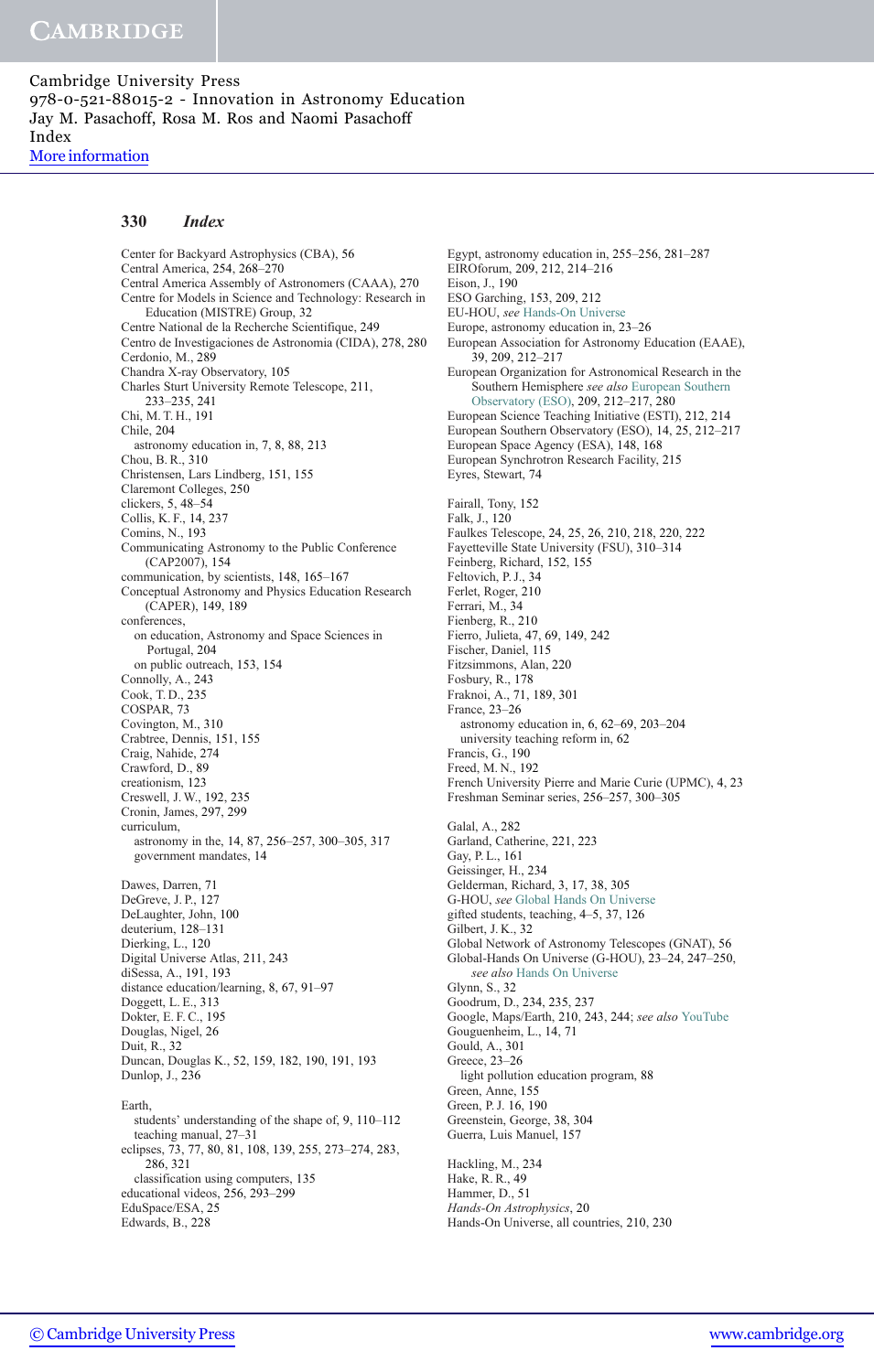# Index 331

Hands-On Universe – Europe (EU-HOU), 3–4, 23–26, 229, 230 Hardin-Simmons University, 250 Harrison, A. G., 32 Harry Ransom Center, 257, 300, 301 Harvard, 52 Harvey Mudd, 250 Hawaii Astronomical Society, 210, 219 Hawaii, astronomy education in, 316–317 Hearnshaw, John, 71 Hemenway, Mary Kay, 18 Henbest, N., 180 Hennessey, B. A., 34–35 Hesas, R. K., 192 Hessman, F. V., 230 Hewson, G., 192 Hewson, P. W., 192 Hinode, 256 Hipkins, R., 33 Hmelo, C. E., 34 Hodson, D., 14 Hofstra University, 9, 130 Honduras, astronomy education in, 254, 262–271 Hubber, P., 33 Hufnagel, B., 193 IAU 2003 resolution on the Value of Astronomy Education, 251, 254–256, 257, 262–263, 270, 272, 275 2006 General Assembly, planet definition debate and timeline, 169–170 and Central America, 270 Collaborative Programs, 7, 73 Colloquium on Astronomy Education, 20 Commission 45, 164 Commission 46, Astronomy Education and Development, 7, 11, 70–71, 122, 125, 126, 241 Commission 46, Program Groups, 7, 71–73 Commission 55, 147, 155, 164 Commission Newsletter, 7, 73 communication goals, 164 Division XII Working Group, 147, 151–155 Exchange of Astronomers, 7, 72 founding of, 70, 77 International Schools for Young Astronomers (ISYA), 7, 72 Interchange of Books, Journals, and Materials, 72 National Liaisons on Astronomy Education, 7, 72 Press Office, 164 Public Information at the Times of Solar Eclipses, 73 Teaching for Astronomy Development (TAD), 72 Working Group on Communicating Astronomy with the Public (WGCAP), 151–155 Worldwide Development of Astronomy (WWDA), 71–72 Informal Science – Science on a Sphere, 211, 243–244 Institut de Mécanique Céléste et de Calcul des Ephémérides; see Observatoire de Paris Institut Laue-Langevin, 215 Instituto Superior de Ciências Aplicadas, 143 International Council of Scientific Unions (ISCU), 7, 73 International Dark Sky Association (IDA), 56, 86–87 International Meteor Organization (IMO), 56 International Occultation Timing Association (IOTA), 56 International Small Telescope Cooperative (ISTeC), 56 International Virtual Observatory Alliance, 57,153 International Year of Astronomy (IYA2009), 154, 155,

164–165, 175, 176, 255, 276

Internet, 258–261 communicating astronomy to students and public, 245 online courses, 254, 262, 265, 267–270 social networking software, 128–131 Introduction to Astronomy @ Internet Program, 254, 262, 265, 267–269 Isobe, S., 89 Italy, 23–26 Jackson State University, 250 Japan, astronomy education in, 132–133, 138–139, 198, 199–202, 318 Jet Propulsion Laboratory Educator's Guide to Convection, 100 Jewitt, David, 221 Johnson, C., 228 Joint Science Division of Scripps, Pitzer, and Claremont McKenna, 250 Jones, Barrie W., 31, 71 Jones, L. V., 190 Jörgensen, U. G., 215 Journal of Undergraduate Research, 18 Justi, R., 32 Kadooka, Mary Ann, 217, 305 Keck Northeastern Astronomy Consortium (KNAC), 130–131 Kembhavi, Ajit K., 155 Kenya, 289, 291 Key Reporter, The, 10 Kononovich, E. V., 253 Koschmann, T. D., 34 Koutchmy, S., 283 Krughoff, S., 243 Kuhn, Jeffrey, 221 Lawrence Berkeley National Laboratory, 249–250 Lawrence, Steve, 101 Lebofsky, L. A., 301 Lebofsky, N. R., 301 Lecture-Tutorials for Introductory Astronomy, 149–150, 189–199 Leslie, C. W., 228 Levay, Z. G., 178 light pollution, 8, 47, 85–90, 122, 124, 135–137 Lightman, A., 50, 51 Lindell, R., 193 Lipand, Andre, 97 Lomb, Nicholas, 71 Lowell Telescope, 218, 220 Luque, Bartolo, 180 Macedonia, Republic of, astronomy education in, 315 Macedonian Astronomical Society (MAS), 315 MacIntyre, Bill, 105 Madsen, C., 14, 152 Maran, S. P., 226 March, J. C. D., 310 Mardones, Diego, 61 Maryland Science Center, 211, 243–244 Mattox, John, 26 Matzner, Chris, 18 Maza, José, 61 Mazur, E., 52, 190, 192 McAdam, Brian, 231 McClendon, B., 243 McDermott, L. C., 190, 191

McFadden, Lucy, 220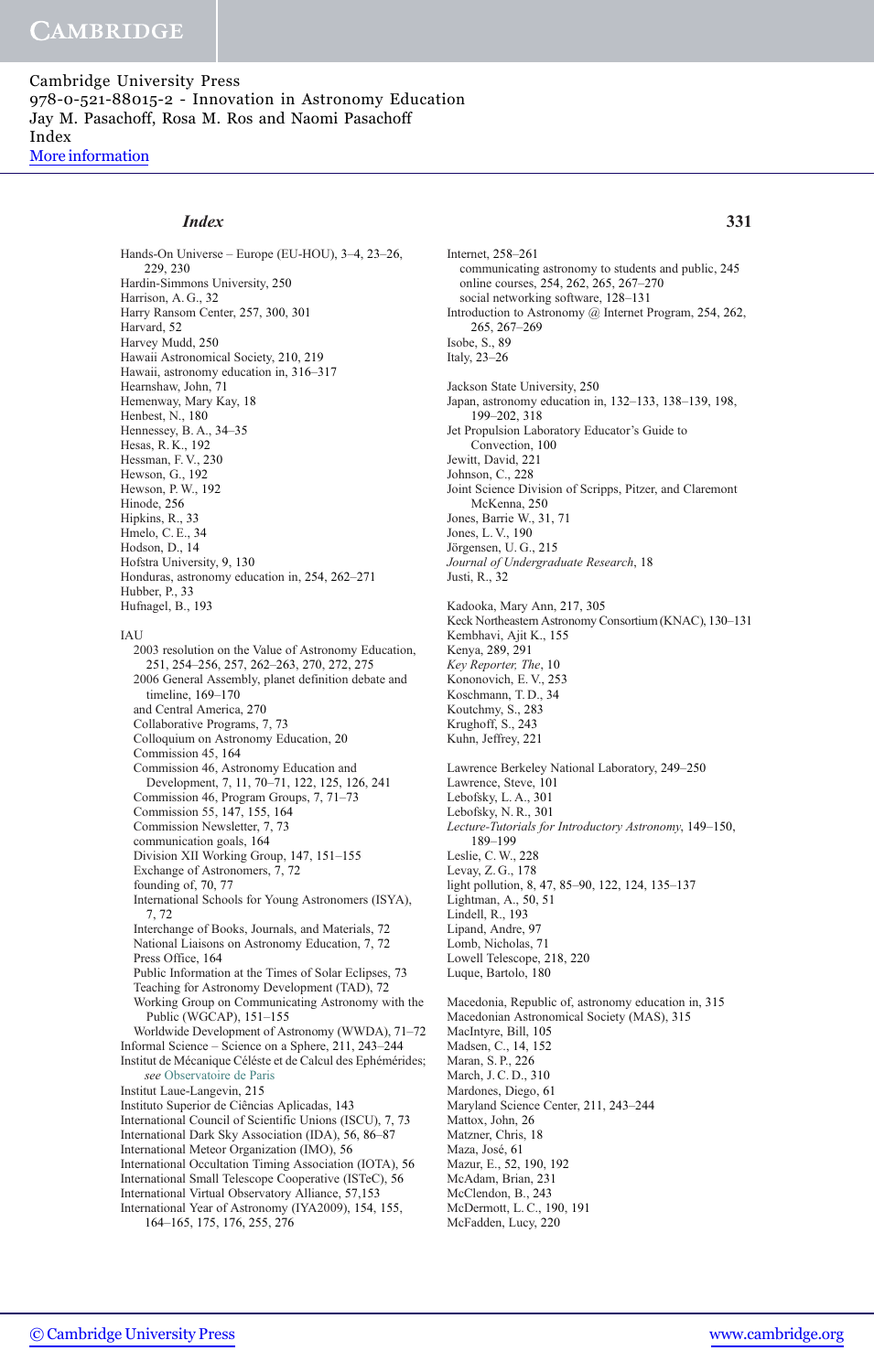## 332 Index

McKinnon, David H., 19, 230 McNally, Derek, 14, 71, 291 media, astronomy and the, 81–82, 266 Medina, Philip, 100 mentoring, 203, 210, 221–224 Mestre, J. P., 190 Mexican Academy for Science Teachers, 308 Mexico, astronomy education in, 139, 156–159, 257, 306, 309 Mexico National University (UNAM), 158 Mitaka Starry Sky Club (Japan), 199 modelling and teaching astronomy, 4, 32–38 Montana State University, 196 Moore, A., 243 Moore, T. J., 71 Moscow State University, 258 multicultural science, 20 museums, 150, 183–188, 199, 200, 213, 257, 300, 301, 304 Myers, A. C., 34 Narlikar, J. V., 175 National Institute of Astrophysics, Optics, and Electronics of Mexico, 139 NASA, 196 NASA Deep Impact Mission, 210, 220, 223 Education & Public Outreach, 218 NASA IDEAS (Initiative to Develop Education through Astronomy and Space Science), 210, 222 NASA Night Sky Network (NSN), 9, 108 NASA, podcasts, 161 Nassir, Michael, 222 National Autonomous University of Honduras, 254, 262–271 National Conferences on Undergraduate Research, 18 National Council on Undergraduate Research, 18 National Optical Astronomy Observatory Education and Public Outreach Programs, 196 National Science Foundation, 18, 196, 218 Toward Other Planetary Systems (TOPS), 210, 219, 220, 222–223 National Virtual Observatory, 244, 247, 249 Netro, Augusto Damineli, 155 Newsam, A., 230 NOAA (National Oceanic and Atmospheric Administration), 211, 243–244 Nobes, G., 277 Noble, R. W., 289 Noonan, E. J., 190 Nordström, Birgitta, 152, 155 NSF, see National Science Foundation Nuffield Foundation, 96 observatories Armagh Observatory Human Orrery, 140–141 Astronomical Observatory of Turin, 245 Brackett Observatory, 250 Central America Suyapa Astronomical Observatory (CASAO/NAUH), 254, 262–271 Cerro Tololo Inter-American Observatory, 249–250 Fayetteville State University Observatory, 310–314 Gemini Observatory, 316–317 Haleakala Observatory, 223 Helwan Observatory, 255–256, 281–282, 286 Hispano-German Observatory, 214 Jodrell Bank Observatory, 25, 94

Las Cumbres Observatory, 210, 211, 230, 231, 241, 250 Lowell Observatory, 249, 282 McDonald Observatory, 305 National Astronomical Observatory Rozhen, 315 Observatoire de Paris, 203–204, 216 Observatório do Valongo, 134 Onsala Observatory, 24, 26 Pierre Auger Observatory, 256, 293–299 Royal Observatory of Belgium, 78, 282 Sydney Observatory, 71, 90, 119–120 TUBITAK National Observatory (TUG), 254–255, 272–275 US National Optical Astronomy Observatories, 88 Wendelstein Observatory, 214 observing daytime, 257, 310–314 Moon, 312–313 sunspots, 257, 313–314 Venus, 257, 310–312 Offerdahl, E. G., 193 Olsen, Hillary, 98 Olson, D. W., 302 Olson, R. J. M., 305 Open University, 71, 91, 179, 180–181 Orléans University, 5, 62 Osborn, Wayne, 20 outreach astronomy, printed media, 157, 158, 177–182 blogs, 148, 161–162 degree programs, 158 IAU, 163–165, 169–176 in Spanish, 317 informal learning, 157 podcasts, 148, 160–162 printed media, 316 radio, 147, 157–158, 179–180, 182 social networking sites, 148, 161–162 television, 147, 158 to disadvantaged children, 255, 276–280 to educators and professionals, 25, 293–299 to hospitalized children, 199, 201–202 to public, 9–10, 106–109, 113, 115, 127, 138–139, 140–141, 147, 148–149, 150, 151–155, 156–159, 160–162, 163–176, 183–188, 198, 199–202, 204, 218, 221, 245, 254, 262–271, 316–317 to public, fundraising, 147, 156 to schools, 256, 293–299, 315–316, 321 to women, 147–148, 156, 159, 257, 307 Paczynski, B., 258 code, 254, 258–259 Panamá, Universidad de, 268 Park, Brien, 100 Partridge, R. Bruce, 304 Pasachoff, Jay M., 14, 16, 38, 47, 71, 84, 89, 175, 230, 242, 291, 303, 305, 310 Pati, Ashok, 152 PBS-NOVA, podcasts, 161 Pecker, Jean-Claude, 38 peer instruction, 51–52 peer learning, 95, 150, 195, 213 Percy, John R., 71, 89, 127, 155, 159, 224, 232 Pérez de Celis, M. T. J., 184, 185, 188 Perkins, Kala, 31, 49 Philekpaideutiki Eteraieia, 89 Physics Education Research (PER), 48

Königsleiten Observatory, 214 Kottamia Observatory, 282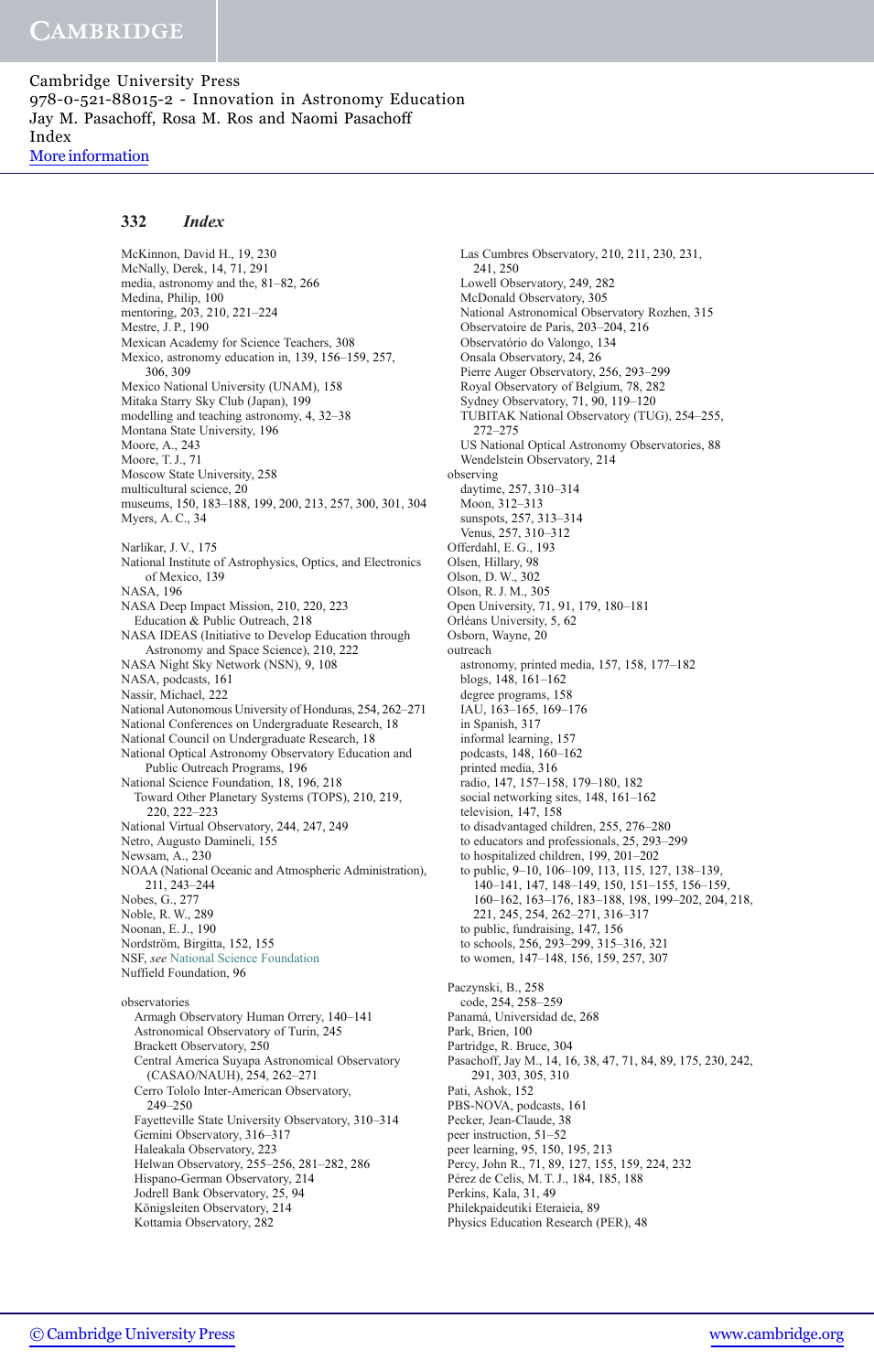# Index 333

Pickwick, Alan, 225, 232, 242 planetariums, 10, 120, 213 France, 66 Ukraine, 323 Pluto, and definition of a planet, 169 podcasts, audio and video, 148, 160–162 Poland, 23–26 Pomona College, 250 Portugal, 23–26 Portugal, astronomy education in, 204 Posner, G. J., 192 practical activities in astronomy education, 5, 9, 40–47, 98–105, 134–135, 140–141, 143, 150, 199–202, 203–204, 227–232, 235, 256–257, 300–305, 318 Prague, astronomical clock, 142–143 Prather, E. E., 190, 193, 195 Project ASTRO, 88, 106 pseudoscience, 8, 83 Radio Nacional de España (RNE), 10, 115 Rector, T. A., 178 Reddish, E. F., 190 remote telescopes, cooperative observation system, 245, 247 Rennie, L., 234 research, in astronomy education, 3, 16, 218, 250 Richwine, P., 195 Robson, Ian, 151, 155 Roche, P., 230 Romania, 76, 78, 80, 81–82 Ros, Rosa M., 38, 61, 71, 188, 291 Ryan, J. M., 192 Sadler, P., 50, 51, 54, 190, 193 Safko, J. L., 193 Salsa J. (software), 23, 24, 25 Schaefer, B. E., 313 Schneps, M. H., 51, 54, 190 Science at NASA, 161 science cafés, 150, 199-201 science fairs, 3, 17, 18, 210, 218, 222, 224 Science in School, 209, 212, 215, 216 Science on Stage, 212, 214–215 Scranton, R., 243 Second Guide Star Catalogue, 245, 247 Sekiguchi, Kazuhiro, 152, 155 Serbia, astronomy education in, 143, 317 Shadish, W. R., 235 Slacker Astronomy, 160–161 Slater, Tim, 14, 15 Sloan Digital Sky Survey, 211, 243 Slooh, 57, 125 Smith, Malcolm, 89 Sneider, C. I., 301 social networking/tagging software, 128–131 Society for Astronomical Sciences (SAS), 56 Society of Little Astronomers, 138–139 SOHO, 256, 283–286 Sokoloff, D. R., 190 solar-terrestrial relationships, teaching manual, 4, 28, 30 SOLO taxonomy, 14–15, 237 Space Science Institute, 220 Space Telescope Science Institute, 245 Spain, 23–26 Spain, astronomy education in, 10, 113–115, 139, 315–17 Stavinschi, Magda, 11, 71, 84, 175, 274

Stein, Seth, 100 Stencel, Robert, 47 STEREO, 256 Sternberg Astronomical Institute of Russia, 4 student enrollments in the sciences, 116–121 Sudan, 283, 286 Sun, observing the, 43, 110–112, 281–287; see also eclipses Sun, teaching manual, 27–31 Sweden, 23–26 Tanzania, 289, 291 Tashakkori, A., 235 teachers in-service education, 315 in-service training, 13, 25, 143, 149, 190, 213, 218–220, 222–224, 236, 255, 257, 267, 268, 273–275, 278–279, 306, 308 pre-service training, 4, 32–38, 96, 149, 190 training, exchange programs, 205 training, summer schools, 5, 35, 9–47, 212, 219–222 teacher-support materials, 10, 126, 209, 211, 215, 216, 218, 234, 257, 306–309, 323 teaching astronomy audiovisual teaching aids, 148, 177–182 by peers, 16, 19 curriculum, 59–60, 62–63, 268–269 high- vs. low-level courses, 21 IAU recommendations, 11–12, 253, 268 modeling, 32–38 strategies for, college/university level, 3, 5, 9, 10, 13–22, 48–54, 62–69, 71–72, 98–105, 113–115, 119–120, 139, 149–150, 177–182, 189–199, 250, 256–257, 258–261, 262, 265, 267–269, 300–305, 310–314 strategies for, elementary and/or high school, 85–90, 98–105, 110–112, 113–115, 122–127, 134–135, 139, 143, 203–204, 210, 219–225, 226–232, 233–242, 254–255, 257, 262–267, 269–270, 272–275, 306–309, 317 student workshops, 210, 218, 219, 220 through sounds and sonifications, 113–115, 180 with food demonstrations, 98–105 with modules, 8, 92–94, 95, 96, 97, 126, 255, 277 writing, 177–182, 257, 306–308 teaching manual solar-terrestrial relationships, 4, 30 the Earth, 4, 29–30 the Sun, 4, 27–30 teaching science countering student dissatisfaction, 3, 10, 23, 119–120, 122, 139, 234–235, 237–238 history of astronomy, 58–61 middle and high school, 23–26, 215–216, 219, 221, 254–255, 272–275 stellar evolution, 258–261 technology, in astronomy learning, 55–57, 205, 245 Teddlie, C., 235 telescopes, 124, 130, 138–139, 199, 250, 257, 262, 265, 281, 283, 310–314, 318 Bradford Robotic Telescope, 10, 124–126, 210, 229, 231 ESO Very Large Telescope, 213–214 Faulkes Telescope, 125 FUSE (Far Ultraviolet Spectroscopic Explorer), 130 Internet, 4, 6, 10, 23, 57, 124–126 remote/robotic, 124–126, 226, 229, 230, 231–232, 233–234, 241 self-made, 229, 318 Slooh, 57, 125